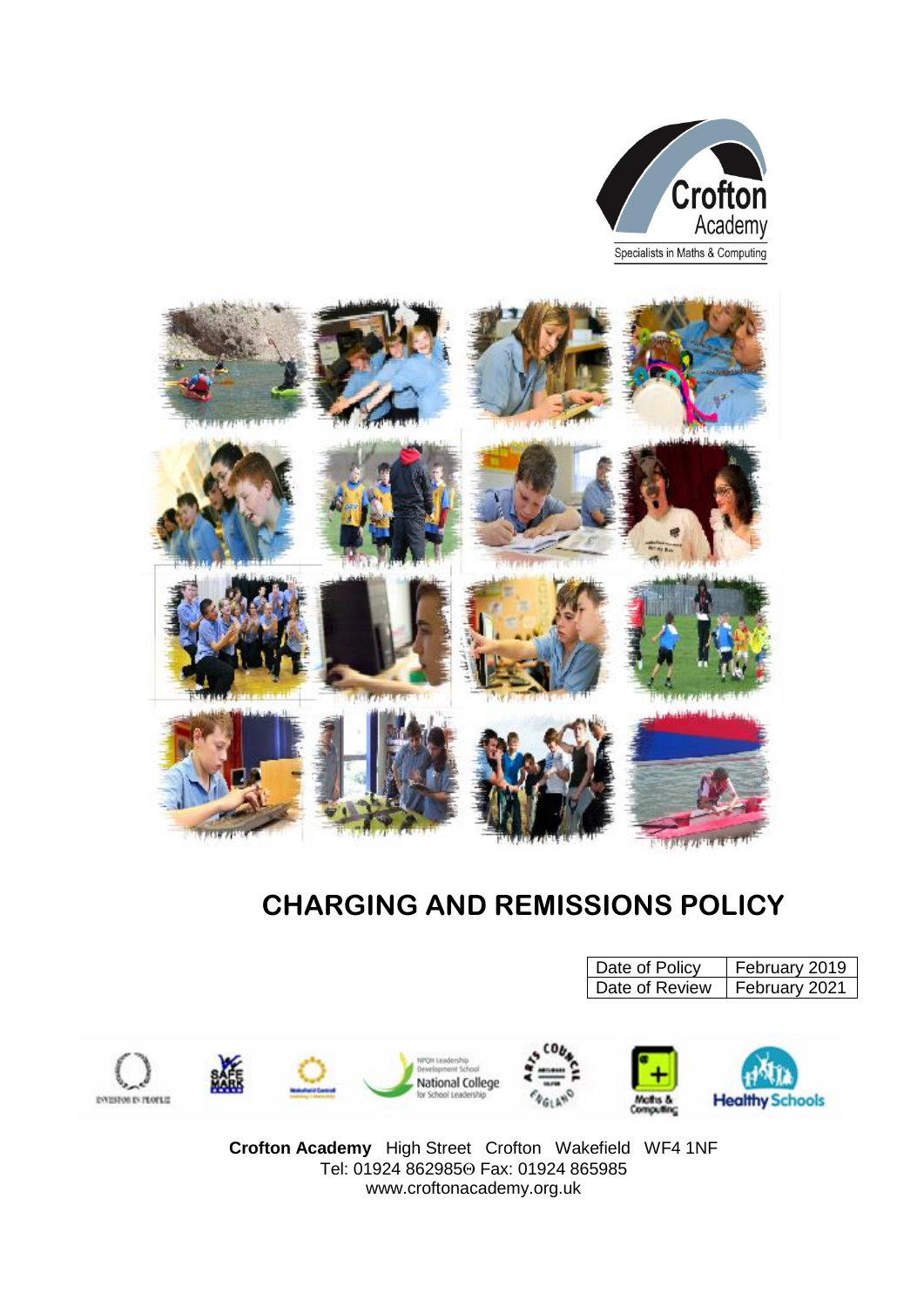# **INTRODUCTION**

- 1 The Education Act 1996 (S449-462) sets out the law on charging for school activities. In accordance with our Funding Agreement, Crofton Academy Trust is required to determine the charging and remissions policy required to address this legislation.
- 2 The Governing Body recognises the valuable contribution that a wide range of activities including school visits, afterschool clubs and residential experiences can make towards a students' personal and social education and aims to promote and provide such activities as part of a broad and balanced curriculum and as additional optional extras. However, it is appreciated that without some element of charging a number of educationally important activities at school would be severely restricted.
- *3* The following policy is drafted with regard to the parameters described in the Education Act 1996. Reference should also be made to the DfE updated guidance document 'Charging for school activities' – May 2018

# **CHARGING FOR SCHOOL TRIPS, VISITS AND ACTIVITIES**

- 4 The general principle within the Act is that no charge will be made for any materials, books, instruments, equipment or transport in connection with education if the education is:
	- within school hours
	- required for the National Curriculum but out of school hours
	- for statutory religious education
	- for a prescribed public examination prepared for by the school
- 5 However, there are exceptions where the Academy can make charges. Charges **are** permitted under the Act to meet the costs of the following:
	- board and lodging on residential educational trips
	- non-educational trips
	- music tuition where this does not form part of the syllabus for a prescribed examination
	- materials/ingredients required to produce a finished product made in school where parents have agreed in advance that the finished article shall be owned by the parent or pupil
	- entering a student for a public examination against the wishes of the school
	- re-marking an examination paper where the re-mark is requested by the parent or student
	- voluntary optional extras provided outside of school hours
- 6 A voluntary contribution may, however, be requested for any specific visit or activity either inside or outside of school time. In all cases where voluntary contributions are requested parents should be made aware that the contribution is not compulsory, and the children of parents who do not contribute will not be discriminated against and no individual student will be excluded from a visit or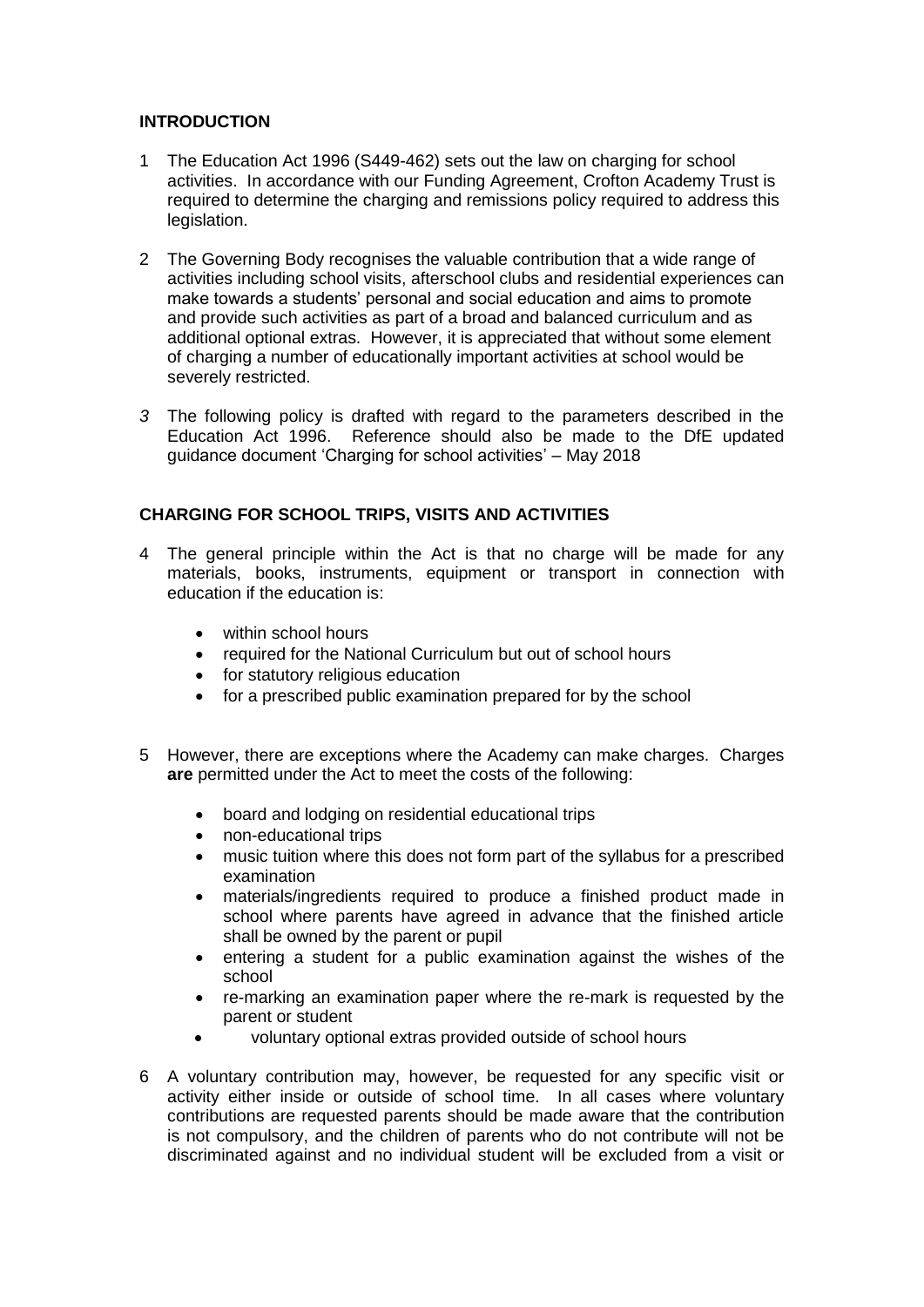activity. As a last resort, if sufficient contributions cannot be raised and the shortfall cannot be made up, the visit or activity may have to be cancelled.

- 7 The Headteacher may, however, charge parents for board and lodging on residential visits when a visit is deemed to be an 'optional extra'. An optional extra:
	- falls wholly or mainly outside of school hours
	- does not form part of the National Curriculum
	- is not part of a syllabus towards a prescribed public examination
	- is not in scope of statutory requirements relating to religious education

### *Under the above definition a skiing trip during the school holidays would be an optional extra.*

- 8 The Headteacher should obtain the parents' agreement to meet the costs of an optional extra visit before it is planned in detail. Charging parents for an optional extra visit may **not** include an element of subsidy in respect of other pupils whose families do not meet the full charge.
- 9 Where voluntary contributions are asked for and/or trips or activities are deemed to be an optional extra, all costs relating to the trip or activity should be included. This will include transport, accommodation, meals, activities and staff costs (bringing supply staff in to cover lessons for the absent staff, and other associated expenses).
- 10 Where free places are allocated for staff, the extra 'incidental' costs, i.e. those not included in the 'free package' will be paid for by students, and thus should be added to the cost of the trip/activity.

# **REMISSIONS POLICY**

- 11 On **residential** visits that are not optional extras, or which take place during school hours, some parents, in receipt of certain state benefits, may have board and lodging costs remitted. Exemption from charges for Education Visits (residential) will be based upon entitlement to free school meals. All students in receipt of free school meals will not pay for their visits. The usual free school lunch entitlement verification should be applied when considering remission of these charges.
- 12 The following benefits may also exempt students from charges:
	- Universal Credit, in prescribed circumstances
	- Income Support (IS)
	- Income Based Jobseekers Allowance (IBJSA)
	- Support under part VI of the Immigration and Asylum Act 1999
	- Child Tax Credit provided they are not entitled to Working Tax Credit and have an annual income as assessed by the Inland Revenue that does not exceed the limit set by HMRC
	- the guarantee element of State Pension Credit
	- an income related employment and support allowance that was introduced in October 2008.